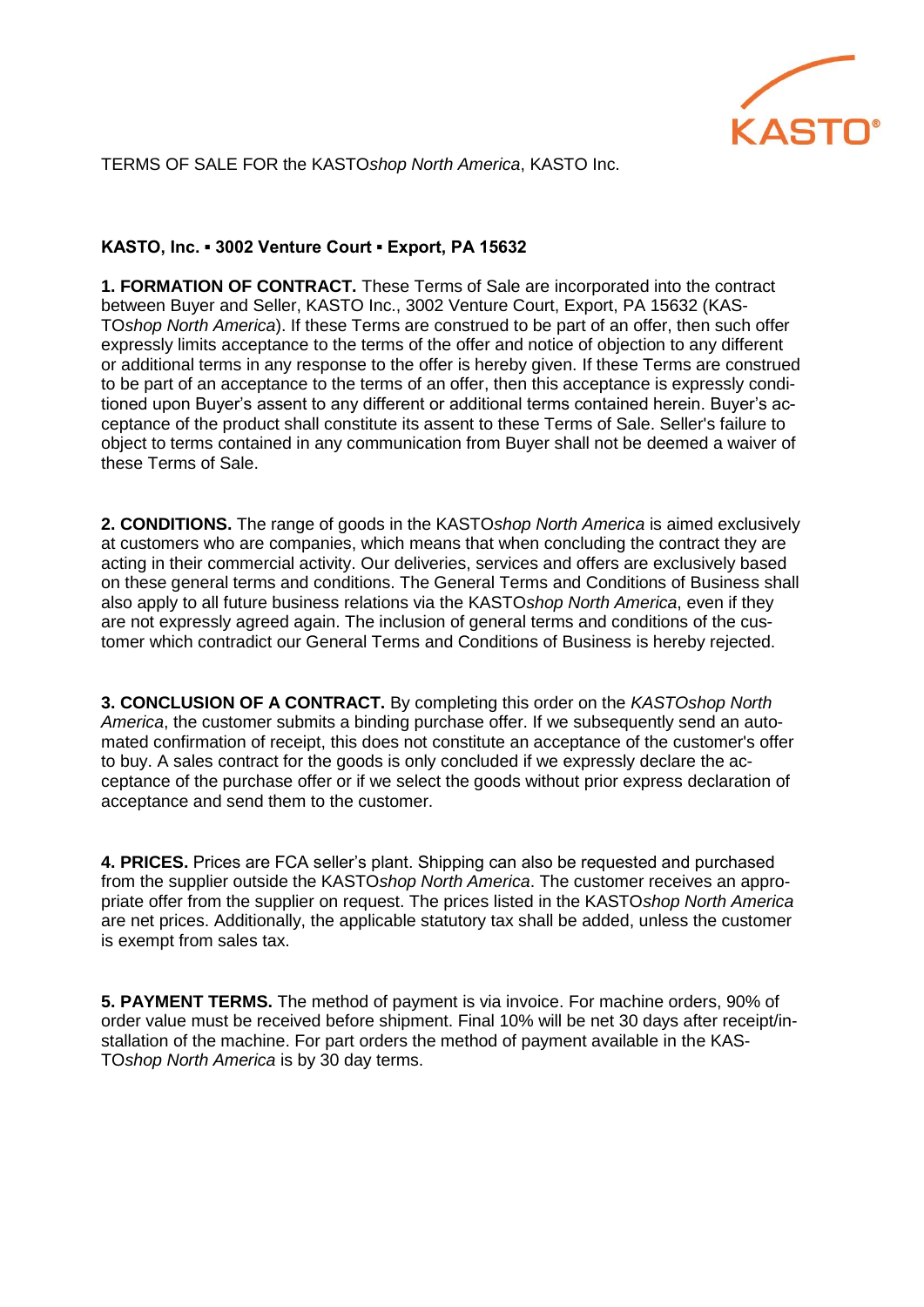

**6. RISK OF LOSS AND DELIVERY; TITLE.** Liability for loss or damage passes to Buyer when Seller puts the goods into possession of a carrier for shipment to Buyer (the carrier being deemed to be acting as Buyer's agent). Seller has the right to deliver in installments. The seller reserves the right to check the delivery date at the time of placing the order. The delivery time indicated for the respective product is valid. Seller shall not be liable for any loss or expense of any nature (direct, indirect, special, consequential or otherwise) incurred by Buyer if Seller fails to meet such dates for any reason, including, but not limited to, the contingencies stated in paragraph 8 hereof or any other unavoidable production delays, delays in prompt approval of samples by Buyer, modification of specifications previously agreed upon or delays in submission of specifications acceptable to Seller.

Delays in delivery, non-conformity or non-delivery of an installment shall not relieve Buyer of its obligations hereunder with respect to any other installments, each installment being deemed a separate contract. All right, title and interest in and to all items covered by Buyer's order are reserved to Seller until the full purchase price for all such items has been paid. Buyer hereby authorizes Seller to execute and file, at any time or times, one or more financing statements with respect to such items, signed only by Seller.

**7. INSPECTION AND ACCEPTANCE.** All goods delivered shall be inspected by Buyer within five (5) days after receipt thereof and goods shall be conclusively deemed accepted by Buyer unless a notice of rejection has been sent by Buyer to Seller within such five (5) day period. Rejected goods shall be placed by Buyer in safe storage for inspection by Seller.

In the absence of any other provision, acceptance shall take place upon completion of commissioning in the case of delivery including commissioning. The purchaser shall be notified of the readiness for acceptance approx. 1 week in advance. Insofar as deadlines refer to or include assembly, assembly shall be deemed to be completed when the plant is ready for acceptance or testing. The Purchaser shall be obliged to accept the assembly or the plant as soon as he has been notified of the completion or testing. If acceptance or shipment of the delivery item is delayed through no fault of the Supplier, acceptance shall be deemed to have taken place two weeks after notification of completion of assembly or commissioning, at the latest 4 weeks after notification of readiness for shipment.

**8. CONTINGENCIES.** Seller shall not be liable for any delay in performance or for non- performance in whole or in part caused by the occurrence of any contingency beyond the control either of Seller or Seller's suppliers, including but not limited to, war (whether an actual declaration thereof is made or not), sabotage, insurrection, riot or other act of civil disobedience, act of public enemy, failure or delay in transportation, act of any government or any agency or subdivision thereof affecting the terms of this contract or otherwise, judicial action, labor dispute, accident, fire, explosion, flood, storm or other Act of God, shortage of labor, fuel, raw materials, tools, dies or equipment, or technical or yield failure. Any such delays shall excuse Seller from performance and Seller's time for performance shall be extended, for the period of the delays and for a reasonable period thereafter. If any contingency occurs, Seller may allocate production and deliveries among any or all of Seller's customers as Seller may determine, including without limitation, regular customers not then under contract and Seller's (including Seller's subsidiaries and affiliates) own requirements for further manufacture or other use.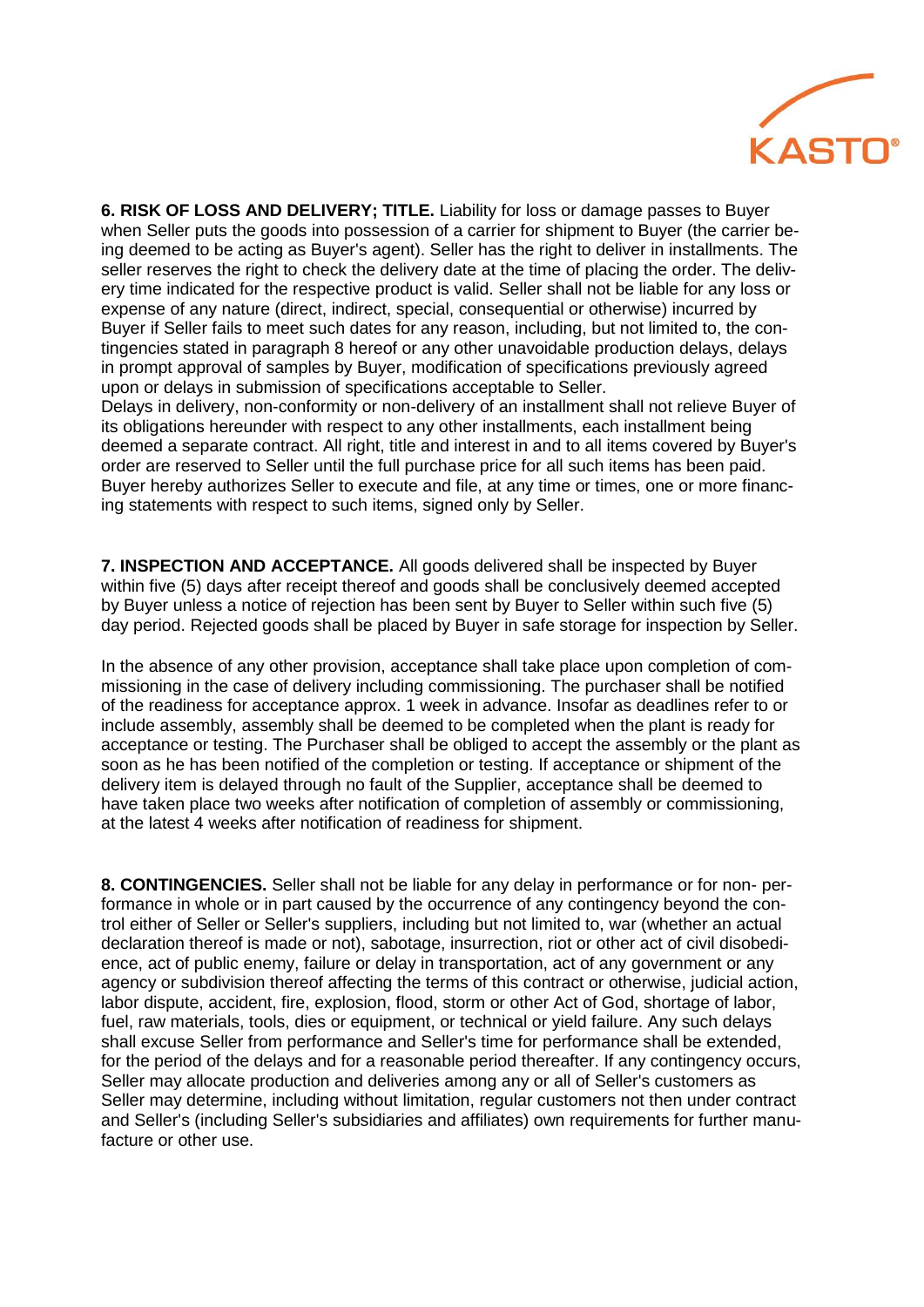

**9. SUBSTITUTION AND MODIFICATION OF GOODS.** Seller has the right to modify the specifications of goods designed by Seller and substitute equivalent goods manufactured to such modified specifications.

**10. WARRANTIES.** Seller except as otherwise herein provided, warrants for a period of twelve (12) months dating from acceptance of goods that the goods shall be free from material defects in materials and workmanship, provided the good(s) are still in the possession of the original Buyer and used under normal and reasonable conditions of operation and maintenance and provided that the Buyer has fulfilled all financial obligations of the transaction. Seller's warranties shall not extend to any items subjected to accident, misuse, neglect, alteration, improper installation, improper testing or unauthorized repair. As to goods not manufactured by Seller, at Buyer's request, Seller, to the extent permitted by Seller's contract with its supplier, shall assign to Buyer any rights Seller may have under any warranty of the supplier thereof.

Seller's warranties extend to the Buyer and to no other person or entity.

Seller's warranties as hereinabove set forth shall not be enlarged, diminished or affected by, and no obligation or liability shall arise or grow out of, Seller's rendering of technical advice or service in connection with Buyer's order of the goods furnished hereunder. THERE ARE NO OTHER WARRANTIES, EXPRESS OR IMPLIED, WRITTEN OR ORAL, INCLUDING, BUT NOT LIMITED TO, WARRANTIES OF MERCHANTABILITY AND FIT-NESS FOR A PARTICULAR PURPOSE.

**11. PROPRIETARY RIGHTS AND CONFIDENTIALITY.** All information, know how, programming, software, trademarks, trade secrets, plans, drawings, specifications, designs and patterns furnished or created by Seller or by Seller's agents or contractors (other than Buyer) and any and all property rights embodied therein are and shall remain the sole property of Seller and neither Buyer nor any other party shall have or acquire any interest therein.

**12. TERMINATION.** This contract shall not be terminated by Buyer without Seller's prior written consent. If Buyer terminates (with or without Seller's consent), repudiates or otherwise breaches the contract, in addition to any applicable remedies and damages specified below, Buyer shall be liable for termination charges including, without limitation, a price adjustment based on the quantity of goods actually delivered and all of Seller's losses and costs, direct and indirect (including, without limitation, losses attributable to currency fluctuations and conversion), incurred and committed for this contract together with reasonable allowance for prorated expenses and anticipated profits. There is no right of revocation in the KASTO*shop North America*.

## **13. REMEDIES AND DAMAGES.**

(a) Where Buyer rightfully and timely rejects or justifiably revokes acceptance of items or where Buyer has accepted non- conforming items and has timely notified Seller of a breach of warranty, Seller's sole and exclusive liability will be (at Seller's option) to repair, replace or credit Buyer's account with respect to any non-conforming goods returned to Seller during the applicable warranty period set forth above, upon the following conditions: (i) Repair. Goods returned for repairs shall be packed securely and shall be shipped prepaid.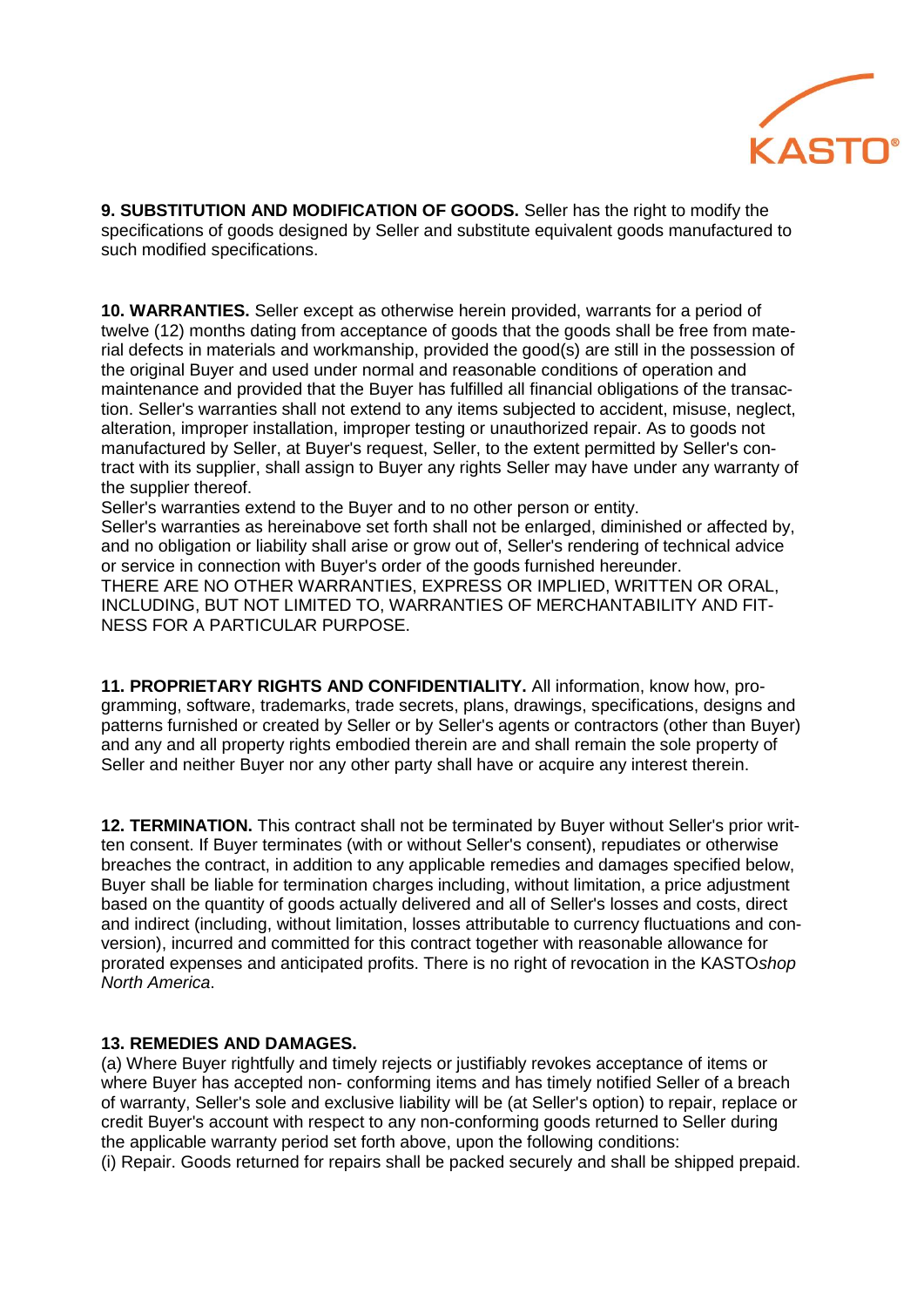

(ii) Returns. Goods may not be returned for credit without written authorization. Goods sent without prior written authorization will be refused and returned freight collect to the sender. Where Seller fails to make delivery or repudiates or breaches any other provisions of this contract, including, without limitation, Seller's obligations with respect to non-conforming items, Seller's liability shall not exceed the total contract price specified herein less the purchase price actually received by Seller for any items delivered and accepted hereunder. In no event will Seller be liable to anyone for special, incidental or consequential damages for breach of any of the provisions of this contract, including, but not limited to, provisions regarding warranties, such excluded damages to include, without limitation, costs of removal and reinstallation of items, loss of use or value of any facilities, expense of replacement products, increased costs of operations or maintenance, loss of goodwill, loss of profits, loss of use or loss or return on investment.

**14. WAIVER.** In the event of any default or breach by Buyer, Seller has the right to refuse to make further shipments. Seller's failure to enforce at any time or for any period of time any of the provisions of this contract shall not constitute a waiver of such provisions or of the right of Seller to enforce each and every provision.

**15. GOVERNING LAW AND VENUE.** This contract shall be governed by, and construed and enforced in accordance with, the laws of the Commonwealth of Pennsylvania and all claims, actions or legal proceedings arising out of, or relating to, this contract shall be brought exclusively either in the Court of Common Pleas of Westmoreland County, Pennsylvania or in the United States District Court for the Western District of Pennsylvania.

**16. ASSIGNMENT.** This contract is binding upon and inures to the benefit of the parties hereto and their successors and assigns but this contract will not be otherwise assignable except that Seller has the right to assign accounts receivable or the proceeds of this contract. Nothing in this contract shall inure to the benefit of or be deemed to give rise to any rights in any third party whether by operation of law or otherwise.

**17. SEVERABILITY.** The provisions of this contract are intended to be severable. If any of these Terms of Sale is declared invalid by a court, agency, commission or other tribunal or entity having jurisdiction thereof, the application of such provisions to parties or circumstances other than those as to which it is held invalid or unenforceable shall not be affected thereby and each term not so declared invalid or unenforceable shall be valid and be enforced to the fullest extent permitted by law and the rights and obligations of the parties shall be construed and enforced as though a valid commercially reasonable term consistent with the undertakings of the parties under the order has been substituted in place of the invalid provisions.

**18. SET-OFF.** Buyer may not set-off any amount owing from Seller to Buyer against any amount payable by Buyer to Seller whether or not related to this contract.